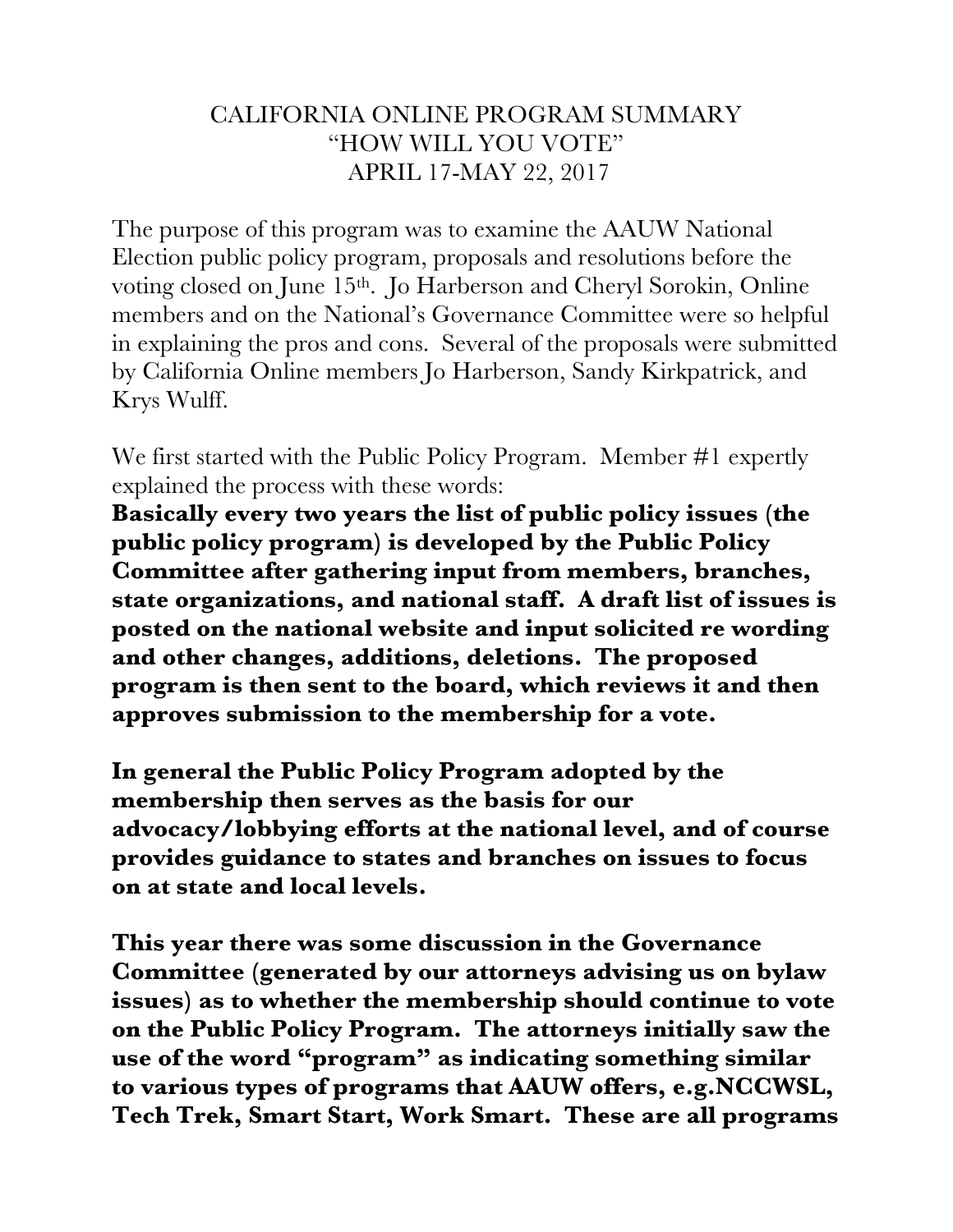**which are part of regular operations and the purview of the board, without need for membership approval. It was the consensus of the Governance Committee that our Public Policy Program was qualitatively different and more in the nature of a list of priorities or a platform and that members definitely would want to retain the right to approve these priorities. To help minimize confusion and to avoid what might be considered inconsistent use of the term "program", the committee recommended that the term "Public Policy Program" used in Article XIII4b be changed to "Public Policy Priorities." You will see that bylaw change recommendation on page E18 of the online voter guide.**

The most discussion resulted from Proposal 1 and Proposal 2 that were the most controversial. Member #3 explained:

**As I read Proposal 1 and the directions before it, Proposal 1 would be implemented only if Proposal 2 is not adopted. To me this means that a new category of membership, "advocate" would be instituted if the full removal of a degree requirement is not adopted. This first proposal seems to allow for an additional category of membership which does not require a degree and also would not give the advocate all of the rights and responsibilities of an Individual member (which is added in Article IV, Section 2), An advocate could not vote on AAUW business (such as elections, bylaws and public policy priorities) serve as an officer or Director, serve on AAUW committees, and could not serve as the designated contact for administration or finance of an AAUW affiliate.** 

## **In all our discussions about the Bylaws proposals, we should keep in mind that the AAUW Board supports the adoption of all the proposals.**

Two differing opinions were voiced by Member #1 & Member #2- their arguments are important to include in this summary.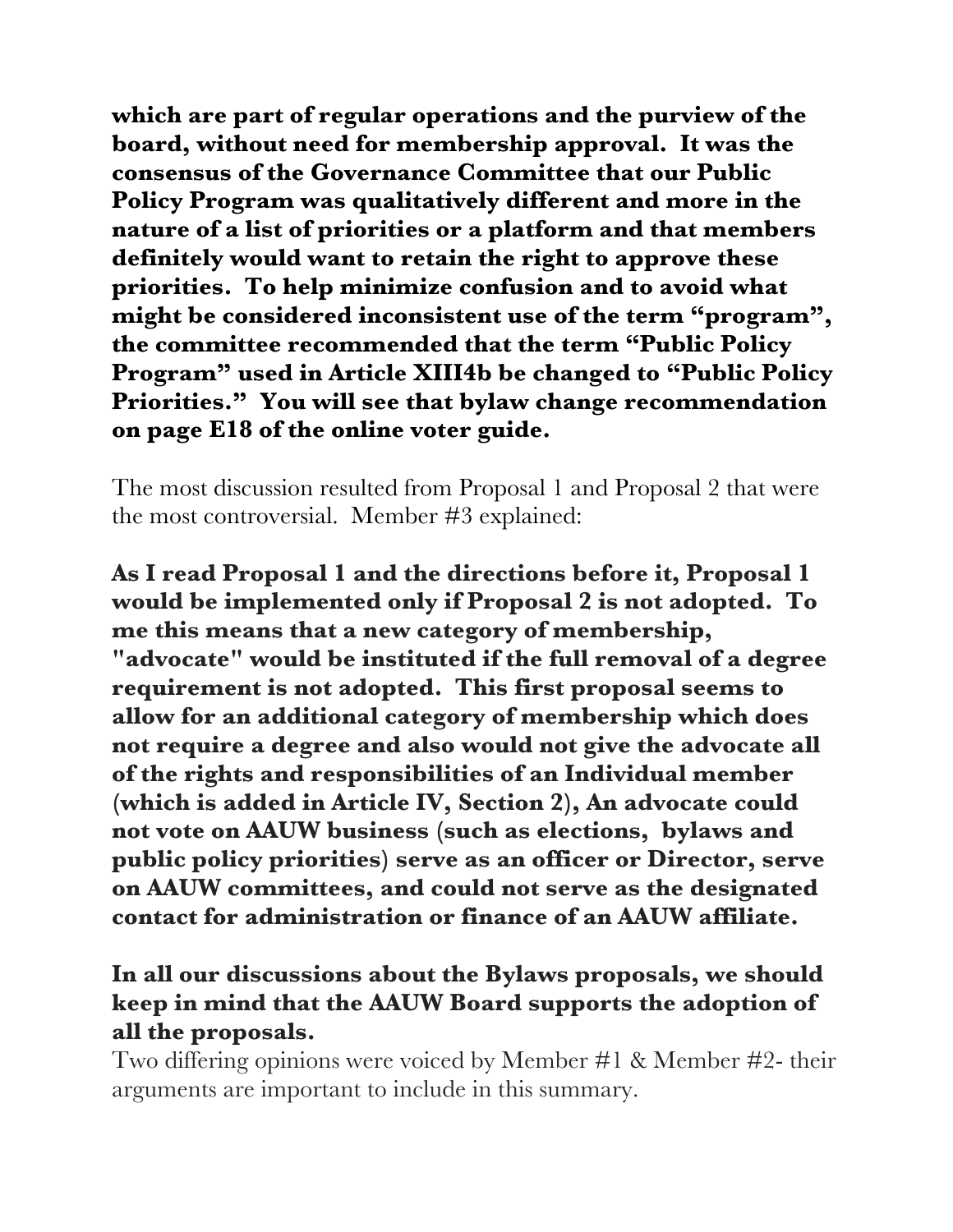Member #1: **My personal views on these amendments—not speaking for the Governance Committee here, just me—is that I am supportive, although not wildly so, of the Advocate idea for individuals who support the mission, but don't meet the educational requirements, but I am not in favor of idea of eliminating education requirements for full membership. Education (higher education in particular) has been a cornerstone of this organization from inception and I fear that eliminating that requirement would significantly change the organization. That might be ok, but a membership with less education may not be as inclined to keep education as a cornerstone of our activities. Additionally, there are rafts of information that prove that education is the single biggest factor in women breaking out of poverty and/or low status jobs, and in achieving higher salaries regardless of class or the particular job/position, so it really seems counterintuitive to me to not continue our traditional and long-standing membership requirement. I do understand the "lack of equality" idea, but I think our membership should be seen as a model for what works and has lifted women to higher economic, social and cultural levels. Education means a better chance of success for women and girls. That said, I'm ok with the idea of finding some way to encourage women who don't meet the requirements to support our mission, and to allow them, especially at the branch level, to actively participate in branch/national programs. I think the Advocate membership would achieve that, although, as someone pointed out in this chain, there may be some difficulties in administering another category of membership that doesn't get to vote or run for office.**

Member #2 countered with: **Since it appears we're now discussing Proposal #2 as well as #1...**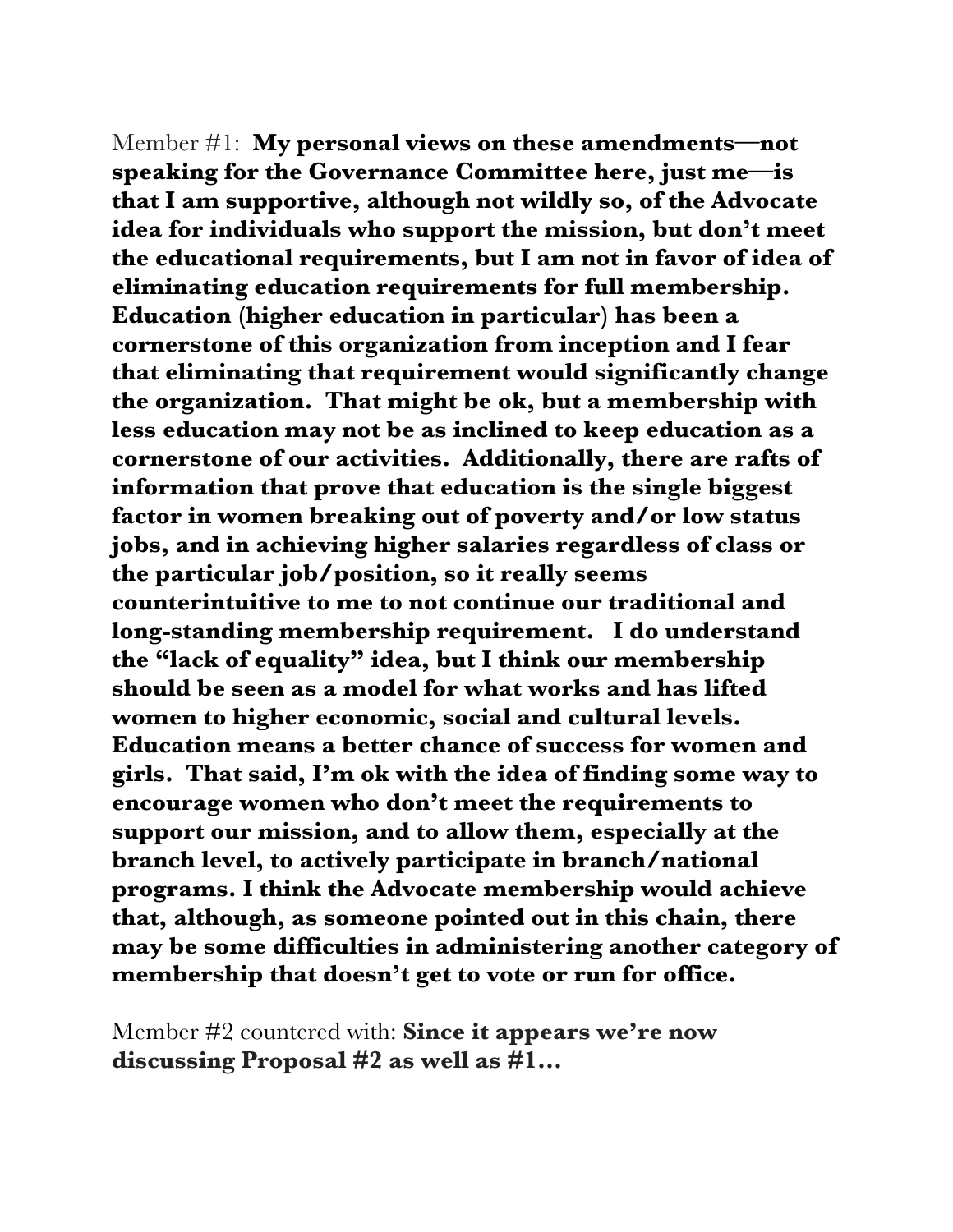**I respectfully disagree that one needs a degree to value and/or promote higher education. We all know people who do not have a degree who are brilliant and who have greased the path for others to achieve that education that, for whatever reason, was not available to them. Likewise, we all know people with degrees whose value for education (not to mention equity) is appallingly lacking.**

**Nor do I believe that removing the degree requirement for membership will change the basic values of our organization, including the focus on education as the path to achievement and opportunity.**

**So I strongly support Proposal #2. My name is listed in the Voter Guide as the member submitting Proposal #2, but it was the work of a dedicated group of active AAUW members who fervently believe in the AAUW mission. We have a website that explains the position in more detail, and one of the pages has a useful list of Discussion Points to consider as we debate this issue. As this webpage points out, clearly a person's perspective shapes how she looks at the degree requirement.**

**Some of the questions worth considering:**

- ! **How important is AAUW's mission to you and why?**
- ! **Have you ever told someone they aren't eligible for membership? How did it make them feel? How did it make you feel?**
- List friends, colleagues, and public figures who haven't **pursued an associate degree or higher and their reasons why. How does it limit them from working for equity? (For examples, click HERE.)**
- ! **What does a branch gain or lose by accepting members without degrees?**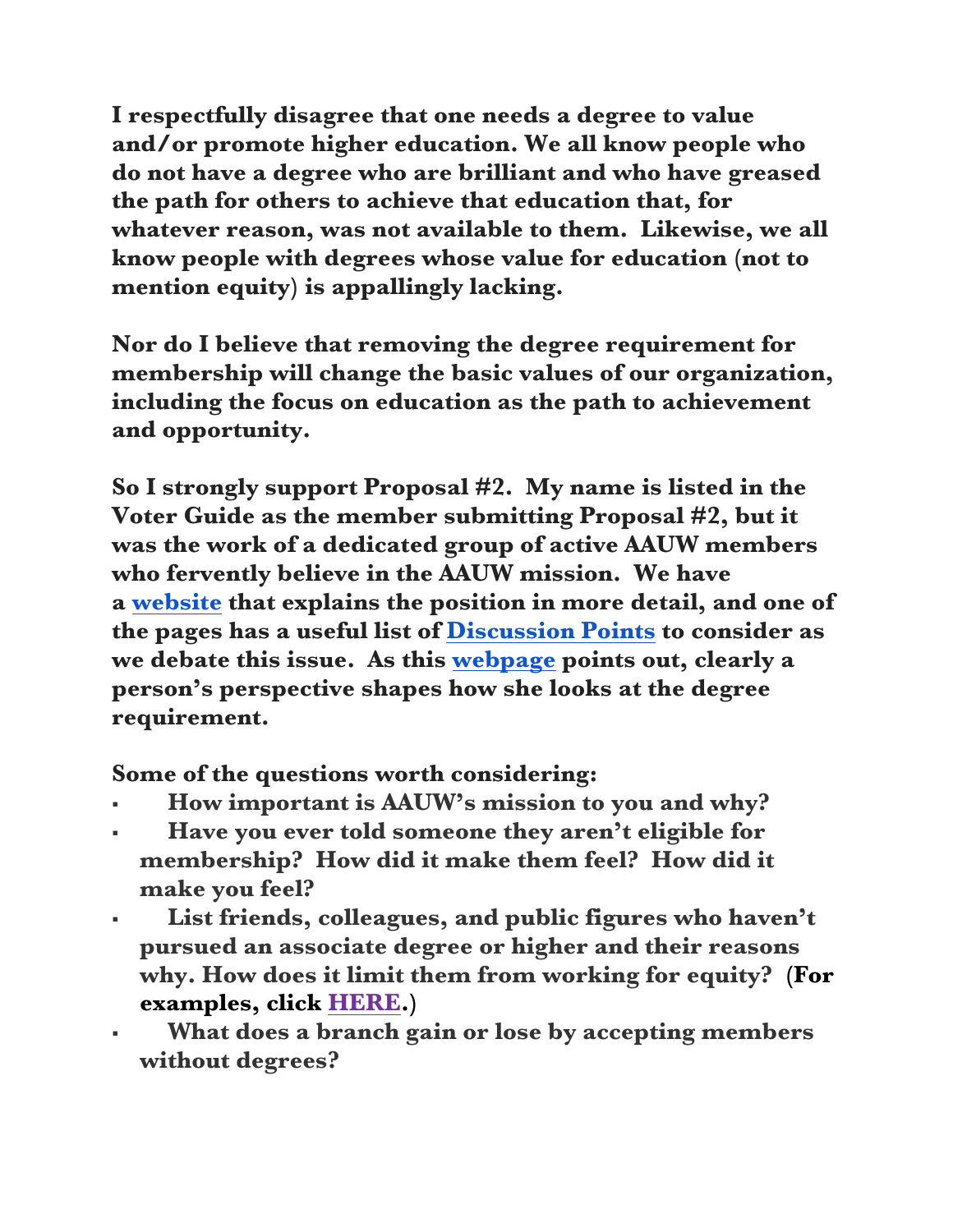- ! **What did AAUW lose by expanding membership to men (1987)? To those with associate degrees (2005)? Or by accepting all accredited colleges and universities?**
- ! **What message does the degree requirement send to the public about AAUW?**
- ! **How would eliminating the degree requirement hurt our efforts to break through barriers for women and girls?**
- ! **Now that the percentage of women earning degrees is equivalent to or exceeds the percentage of men, isn't it time to open membership to all people committed to breaking through barriers for women and girls?**

**Proposal 3** speaks to Article IV of the AAUW Bylaws in regards to "all forms of memberships" being moved to a new section of 2d.

**Proposal 4** is asking to amend Article V to change the date of when the Nominations Committee be appointed - January 1 to March 1.

Again, Member #1 gave a complete explanation of Proposal 4: **The suggested timing change for appointment of the Nominating Committee was requested by the board originally (i.e. the Governance Committee was asked by the board to look at the suggested change). The change has to do with timing related to getting the board (elected in June of odd numbered years) up to speed before making appointments to the Nominating Committee. The board meets three times a year, June, October and February. Currently appointments to the committee need to be done at the October meeting, which for some board members is their first actual meeting following election. This amendment allows a new board more time to get acclimated to its role and to priorities for committee assignments before having to appoint the Nominating Committee.**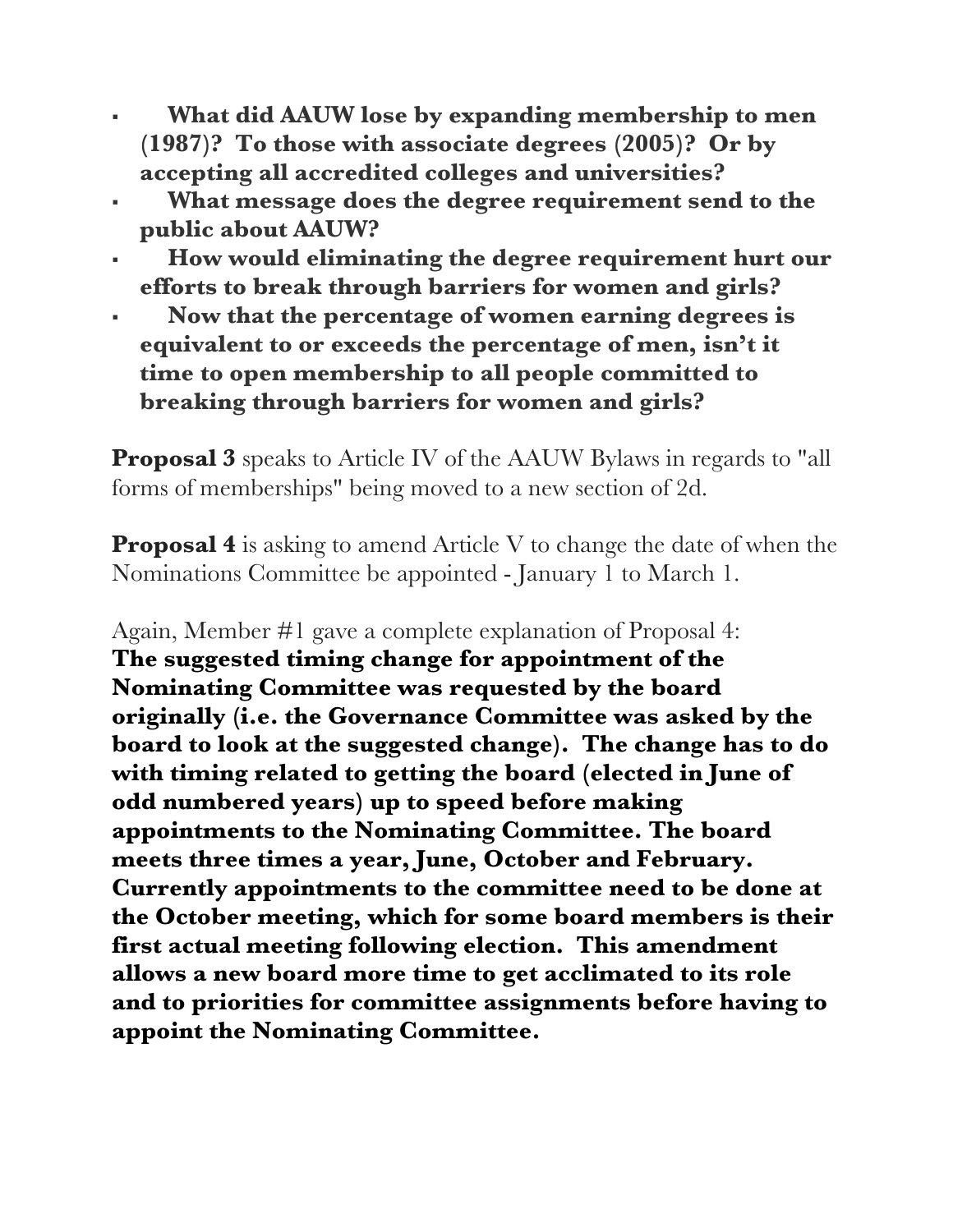**Proposal 5** is created to eliminate language that requires specific voting methods. I don't see anything too earth-shaking about it. Does anyone else?

**Proposal 6** wants to remove language preventing board members from serving as standing committee chairs. The AAUW attorneys have recommended this amendment - best listen to them. Right?

Member #3 gave some insight into Proposal 6**: For proposal 6, my only concern is twofold and probably not mutually inclusive: board members are assigned internal committee work and often have a lot on their plates. Adding serving on standing committees increases their responsibilities and workload. The flip side is that it is getting increasingly difficult to find qualified people to actually apply for national committees, so maybe the thought is that this might help alleviate the problem.**

**If the attorneys, the governance committee and board found this to be a best practice for non-profits, I would concur.**

**Proposal 7** is suggesting a change from the term "Public Policy" Program" to "Public Policy Priorities." Member #1 restated information shared in the discussion for Proposal #1.

Member #3 responded:

**[Member #1] gave a very succinct answer as to the process the Governance Committee went through in proposing the first wording (based upon legal counsel recommendation, but legal counsel did not understand the scope of programs and the connection of public policy.) For many years, we have all referred to the Public Policy Program as our Public Policy Priorities, so I felt it would be just a semantic interpretation. The Governance Committee agreed and allowed the amendment to go forward for the vote. The Public Policy Priorities are something that all members should have a**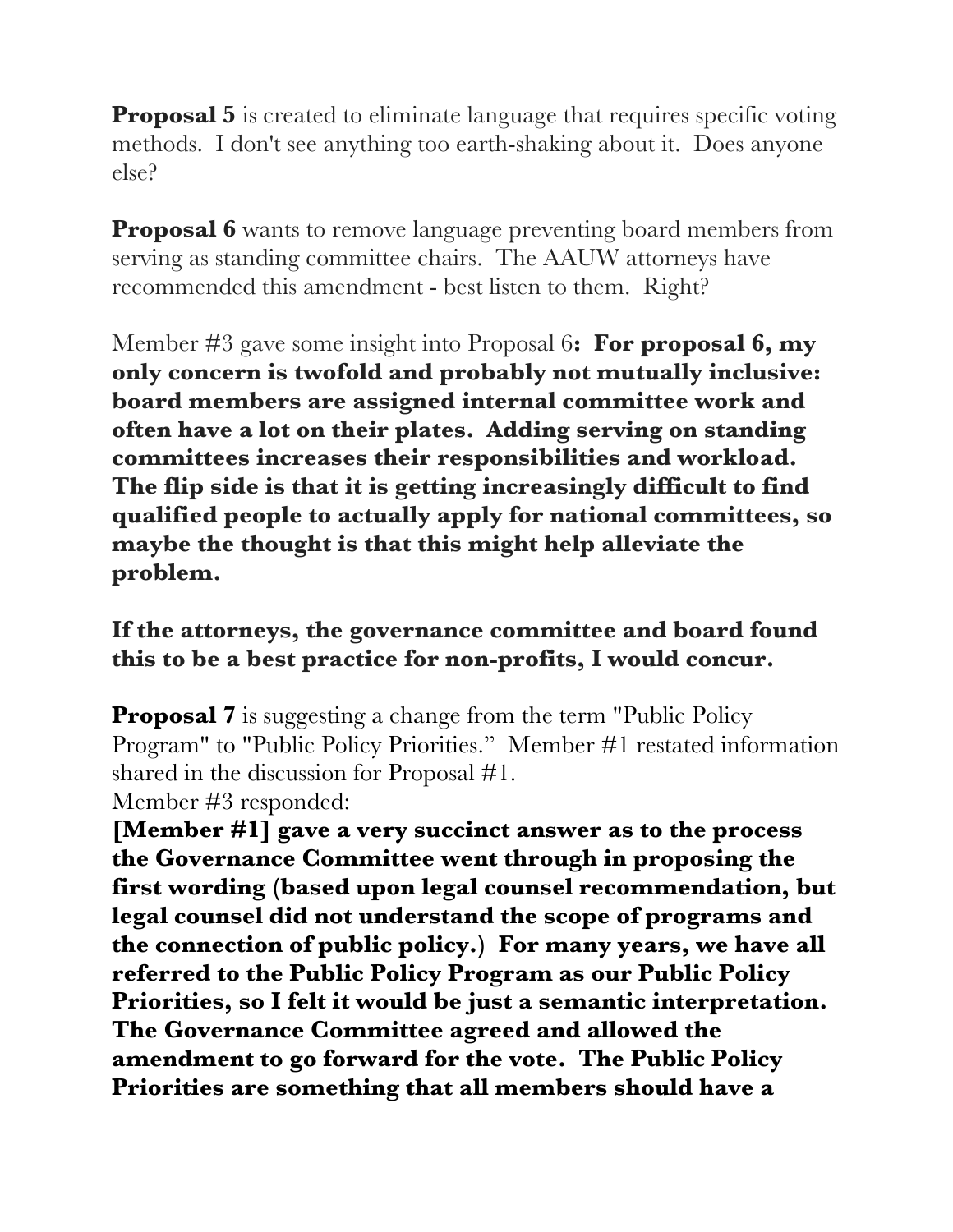## **voice and vote. The other programs are part of the responsibilities of the board and staff.**

**Proposal 8** is seeking to change the percentage of reaching a quorum from  $5\%$  to  $3\%$ . The rationale for this is because of the low AAUW voter turnout in the last three years.

The discussion on Proposal #8 began with this introduction from one of the Governance Committee members: **This amendment was presented on advice of legal counsel. Washington, D.C. code permits the lower percentage of 3%. Do read the rationale on page E19 of the Spring 2017 Outlook, especially the last two sentences: "In 2013, only 5.4 percent of the membership cast votes. AAUW was dangerously close to being unable to count the vote". I'm urging all the members I know to vote. Let's all do that.**

Other members expressed concern that so few members vote. Member #1 responded: **[I] totally agree… that it is a shame more people don't vote, but it seems to be a problem not only with nonprofit membership organizations, i.e., homeowner associations, corporate shareholder annual meetings, the local, state and national elections (sigh). At any rate, I think the trend with large nonprofit membership associations in particular is to reduce the membership quorum requirements to the lowest level permitted by state law (and that % will vary across the country). Those levels are typically set fairly low in part because of legislative recognition of the difficulty of getting quorums in membership organization settings. When something requires a membership vote, the association is literally stymied if no quorum is obtained, and so high quorum requirements present a real risk. Of course the same is true for other types of organizations, and they are forced to spend \$\$ to re-solicit votes, or to pay for proxy solicitors to pull in votes. Because many large membership organizations simply have more difficulty getting enough**